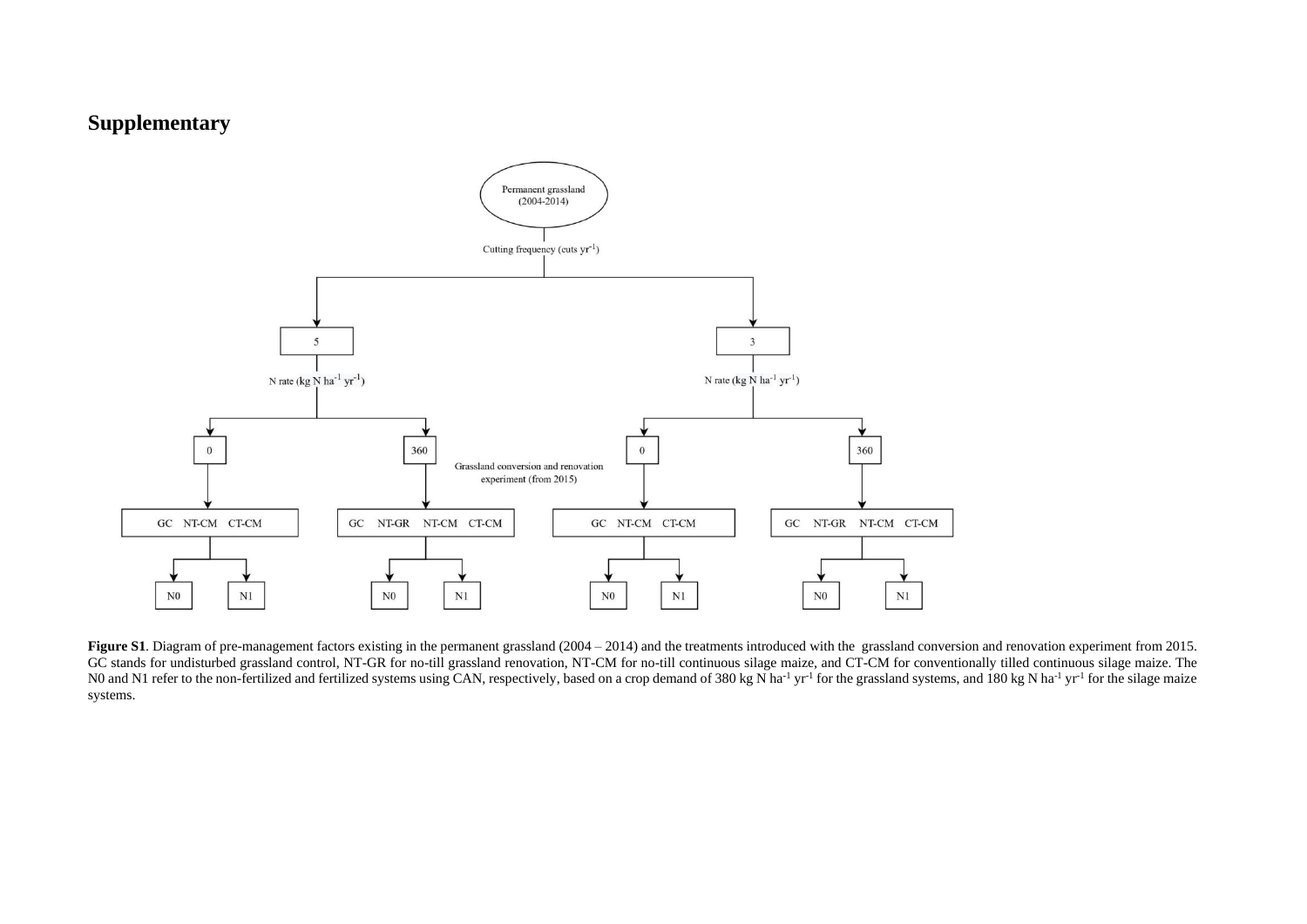| <b>Cutting frequency</b> | N rate                   | <b>Legume</b> and<br>grass share | <b>Dominant species</b><br>(legume, grass) |  |
|--------------------------|--------------------------|----------------------------------|--------------------------------------------|--|
| (cuts yr <sup>1</sup> )  | $(kg N ha^{-1} yr^{-1})$ | Mean $(\% )$                     |                                            |  |
| 5                        | 360                      | $\overline{2}$                   | Trifolium repens,                          |  |
|                          |                          | 98                               | Lolium perenne                             |  |
| 3                        | 360                      | 28                               | Medicago Sativa,                           |  |
|                          |                          | 72                               | Dactylis glomerata                         |  |
| 5                        | $\mathbf{0}$             | 43                               | Trifolium repens,                          |  |
|                          |                          | 57                               | Lolium perenne                             |  |
| 3                        | $\theta$                 | 64                               | Medicago Sativa,                           |  |
|                          |                          | 36                               | Dactylis glomerata                         |  |
|                          |                          |                                  |                                            |  |

**Table S1.** Mean legume share (%) in the different grassland treatments measured annually between 2005 and 2014, given in ascending order. Before conversion in 2014, the dominating legume species were alfalfa (*Medicago sativa*) and white clover (*Trifolium repens*), whereas the dominating grass species were orchard grass (*Dactylis glomerata*) and perennial ryegrass (*Lolium perenne*) in the 3- and 5-cut treatments, respectively. Source (Nüsse et al., 2018; Schmeer et al., 2014).

**Table S2.** Mean soil organic carbon (SOC) stocks and standard deviations (S.D.) measured at the end of the year 2014, in the different pre-management levels of the permanent grassland . Values are ordered from smallest to largest mean SOC by soil depth.

| Soil depth | <b>Cutting frequency</b> | N rate             | Mean SOC stock (S.D.) |
|------------|--------------------------|--------------------|-----------------------|
| (cm)       | $(cuts yr-1)$            | $(kg N ha-1 yr-1)$ | $(Mg C ha^{-1})$      |
| $0 - 30$   | 3                        | $\boldsymbol{0}$   | 71.2(6.1)             |
|            | 5                        | 360                | 72.2(6.8)             |
|            | 5                        | $\boldsymbol{0}$   | 72.8(6.2)             |
|            | 3                        | 360                | 72.9(7.0)             |
| $30 - 60$  | 3                        | $\boldsymbol{0}$   | 34.6(10.1)            |
|            | 3                        | 360                | 37.2(10.2)            |
|            | 5                        | 360                | 40.8(11.8)            |
|            | 5                        | $\boldsymbol{0}$   | 41.6(9.0)             |
| $60 - 90$  | 3                        | $\boldsymbol{0}$   | 13.2(5.3)             |
|            | 3                        | 360                | 13.4(5.6)             |
|            | 5                        | 360                | 13.8(6.8)             |
|            | 5                        | $\boldsymbol{0}$   | 16.6(7.7)             |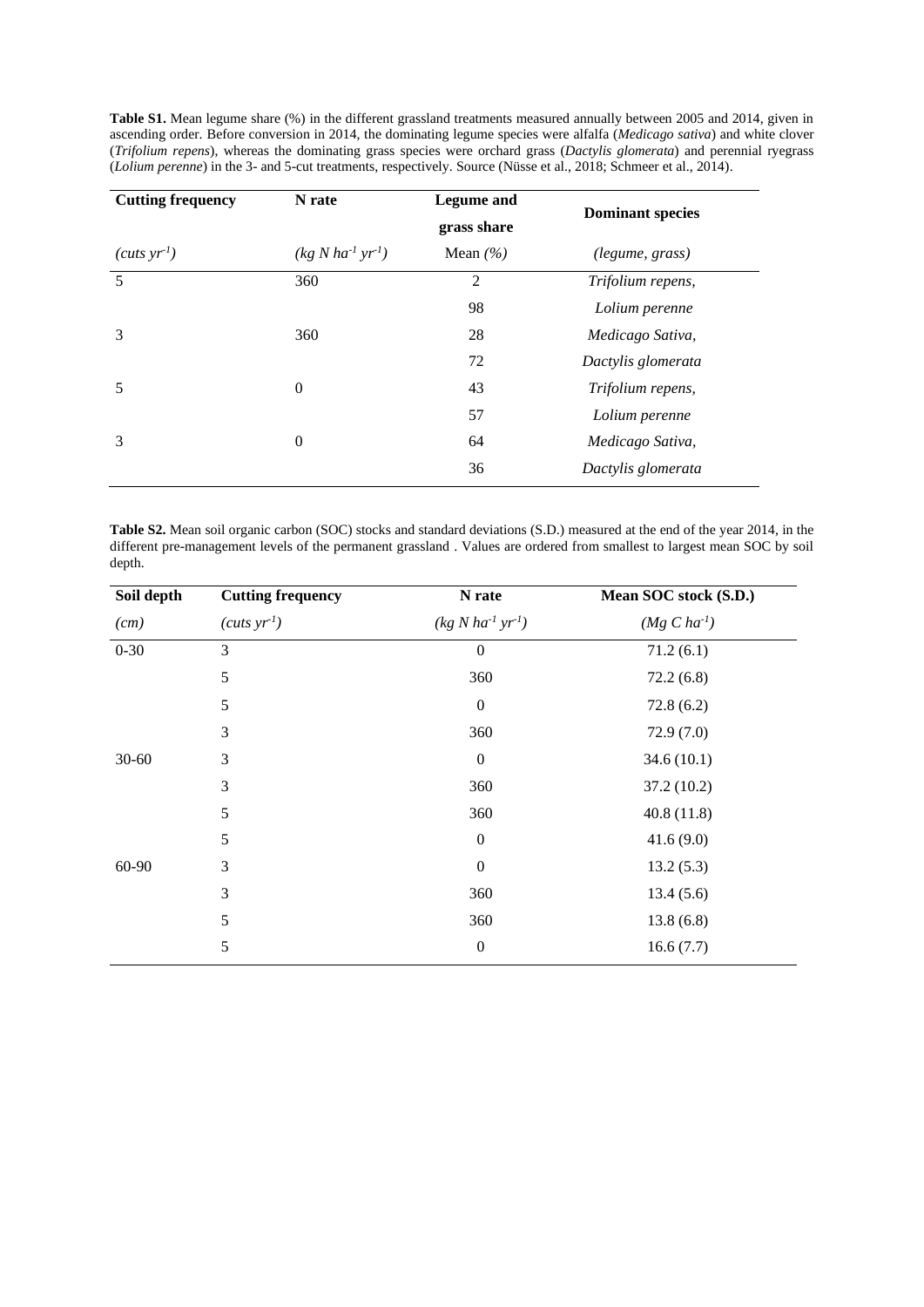| <b>Fixed effects</b>                                  | Degrees of freedom <sup>†</sup> | <b>F-value</b> | <b>P-value</b> |      |
|-------------------------------------------------------|---------------------------------|----------------|----------------|------|
| (Intercept)                                           | 1, 147                          | 485.99         | < .0001        | **** |
| Cutting frequency                                     | 1, 1                            | 0.19           | 0.74           |      |
| N rate                                                | 1,38                            | 0.49           | 0.49           |      |
| Soil depth                                            | 2, 147                          | 275.46         | $-.0001$       | **** |
| Cutting frequency $\times$ N rate                     | 1,38                            | 0.43           | 0.51           |      |
| Cutting frequency $\times$ Soil depth                 | 2, 147                          | 0.70           | 0.49           |      |
| N rate $\times$ Soil depth                            | 2, 147                          | 0.28           | 0.75           |      |
| Cutting Frequency $\times$ N rate $\times$ Soil depth | 2, 147                          | 0.02           | 0.98           |      |

**Table S3.** Analysis of Variance (ANOVA) evaluating the effects of cutting frequencies and N application rates on the soil organic carbon (SOC) stocks at different soil depth in the 10-year-old grass sward, at the end of the year 2014. The \*, \*\*, \*\*\*, and \*\*\*\* indicate significant P values < 0.05, 0.01, 0.001, and 0.0001 respectively.

**†**Degrees of freedom (numerator, denominator)

**Table S4.** Mean annual yields (Y<sub>P</sub>) with standard deviations (S.D.) measured for the period 2015 - 2020.

| <b>Cropping system</b> | N rate         | <b>Mean Y<sub>P</sub></b> ( <b>S.D.</b> ) ( <i>Mg</i> $ha^{-1}$ $yr^{-1}$ ) |
|------------------------|----------------|-----------------------------------------------------------------------------|
| GC                     | N <sub>0</sub> | 8.6(3.4)                                                                    |
| GC                     | N <sub>1</sub> | 13.0(3.0)                                                                   |
| NT-GR                  | N <sub>0</sub> | 7.8(3.6)                                                                    |
| NT-GR                  | N1             | 11.3(3.0)                                                                   |
| NT-CM                  | N <sub>0</sub> | 12.4(3.4)                                                                   |
| NT-CM                  | N1             | 16.9(4.2)                                                                   |
| CT-CM                  | N <sub>0</sub> | 14.3(4.1)                                                                   |
| CT-CM                  | N1             | 19.2(2.9)                                                                   |

GC: grassland control (undisturbed permanent grassland); NT-GR: grassland renovation with no-tillage;

NT-CM: continuous maize with no tillage; CT-CM: continuous maize with conventional tillage;

N0: non-fertilized; N1: fertilized with CAN with application rates of 380 kg N ha<sup>-1</sup> yr<sup>-1</sup> for the grassland systems, and on basis of a crop demand of 180 kg N ha<sup>-1</sup> yr<sup>-1</sup> for the maize systems.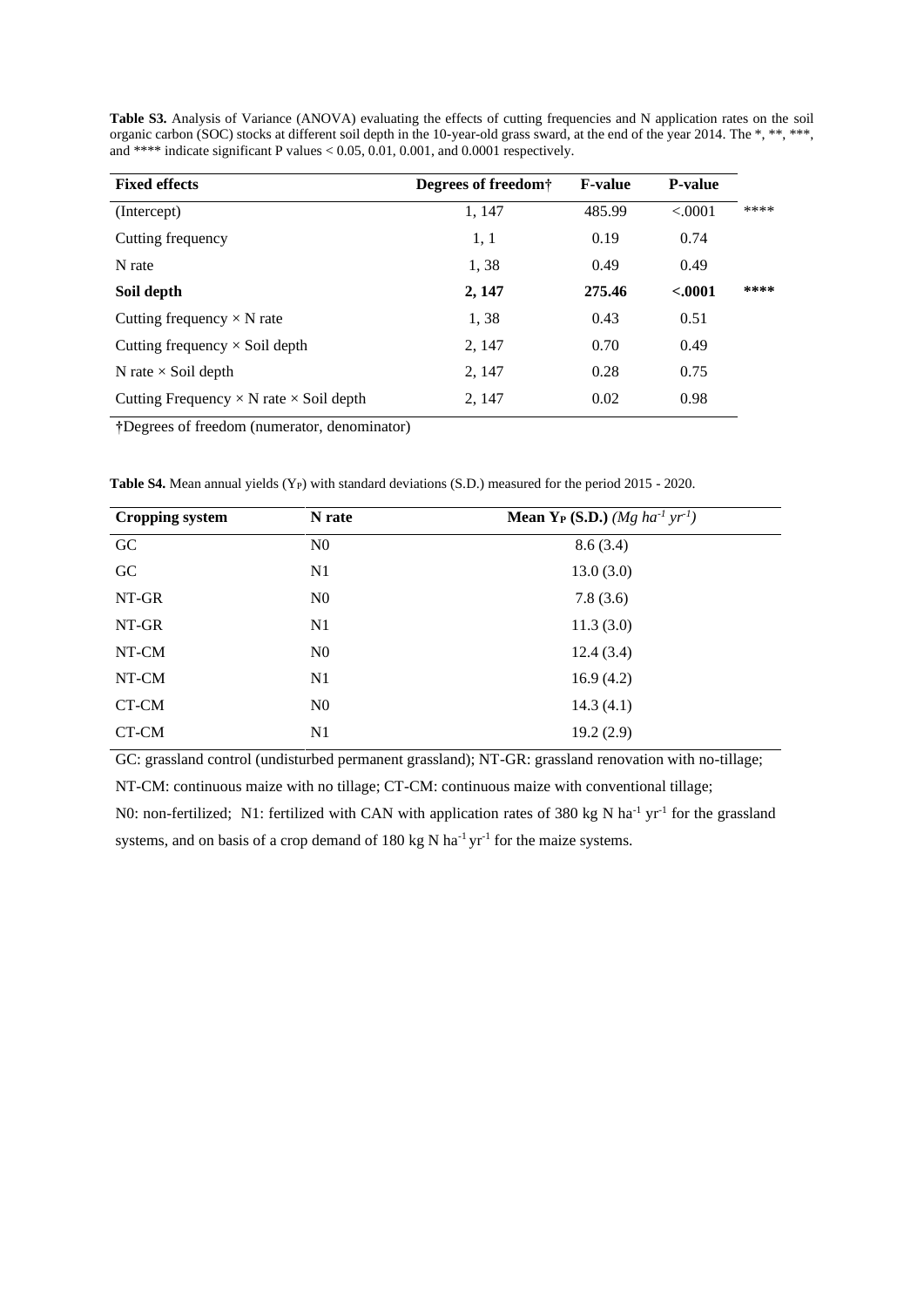**Table S5.** Yield-based allocation coefficients and fixed inputs used to calculate the annual soil C inputs (Ci) from plants, during and after the growing season, respectively.

|           |                                  | N rate         | Yield-based allocation coefficients <sup>1</sup> |            |             |             | Fixed inputs <sup>2</sup> |                  |
|-----------|----------------------------------|----------------|--------------------------------------------------|------------|-------------|-------------|---------------------------|------------------|
| Crop      | <b>Cropping</b><br><b>System</b> |                | HI <sup>1</sup>                                  | $SI^{\#}$  | <b>ACDM</b> | $R: S^{\S}$ | $AW-$                     | $AW-$            |
|           |                                  |                |                                                  |            | $AGB*$      |             | AG <sub>i</sub>           | BG <sub>i</sub>  |
|           |                                  |                |                                                  | (Fraction) |             | (Ratio)     |                           | $(Mg C ha^{-1})$ |
| Grassland | GC                               | N <sub>0</sub> | 0.78                                             | 0.15       | 0.91        | 0.89        | 0.40                      | 0.60             |
|           |                                  | N <sub>1</sub> | 0.78                                             | 0.15       | 0.91        | 0.31        | 0.46                      | 0.38             |
|           | NT-GR                            | N <sub>0</sub> | 0.78                                             | 0.15       | 0.91        | 0.81        | 0.40                      | 0.60             |
|           |                                  | N <sub>1</sub> | 0.78                                             | 0.15       | 0.91        | 0.34        | 0.46                      | 0.38             |
| Maize     | NT-CM                            | N <sub>0</sub> | 0.95                                             | 0.05       | 0.95        | 0.13        |                           |                  |
|           |                                  | N1             | 0.95                                             | 0.05       | 0.95        | 0.08        |                           |                  |
|           | CT-CM                            | N <sub>0</sub> | 0.95                                             | 0.05       | 0.95        | 0.08        |                           |                  |
|           |                                  | N <sub>1</sub> | 0.95                                             | 0.05       | 0.95        | 0.06        |                           |                  |

<sup>1</sup>: Obtained from Struck (2018); <sup>2</sup>: obtained from Loges et al. (2018)

¶: Harvest index is the yield to total aboveground biomass (AGB) ratio

#: Stubble index is the stubbles to total aboveground biomass (AGB) ratio (see text for details)

\*: Fraction of ash-corrected dry matter (ACDM) in total AGB

§: Root:shoot ratios are ash-corrected

The  $AW-AG<sub>i</sub>$  and  $BG<sub>i</sub>$  stand for the ash-corrected crop residue inputs in the grassland systems from above- and belowground biomass, respectively.

GC: grassland control (undisturbed permanent grassland); NT-GR: grassland renovation with no tillage;

NT-CM: continuous maize with no-tillage; CT-CM: continuous maize with conventional tillage;

N0: non-fertilized; N1: fertilized with CAN with application rates of 380 kg N ha<sup>-1</sup> yr<sup>-1</sup> for the grassland systems,

and on basis of a crop demand of 180 kg N ha<sup>-1</sup> yr<sup>-1</sup> for the maize systems.

**Table S6.** Steps and equations used to calculate annual soil C inputs in each cropping system, using the annual yields (Y<sub>P</sub>) from Tables S4, and using the yield-based allocation coefficients and fixed inputs from Table S5. See text for details.

| <b>Steps</b>                | <b>Equations</b>                                                    |
|-----------------------------|---------------------------------------------------------------------|
|                             | $AGB = Y_P/HI \times ACDM_{AGB}$                                    |
| $\mathcal{D}_{\mathcal{L}}$ | Stubbles = $AGB \times SI$                                          |
| 3                           | $BGB = AGB \times R:$ S                                             |
| 4                           | AG C <sub>i</sub> = (Stubbles + AW-AG <sub>i</sub> ) $\times$ 0.48  |
|                             | $BG C_i = [BGB + AW-BG_i + (BGB + AW-BG_i) \times 0.5] \times 0.48$ |
| 6                           | Total $C_i = AG C_i + BG C_i$                                       |
|                             |                                                                     |

For crops without fixed inputs (See Table S5),  $AW-AG_i$  and  $AW-BG_i = 0$